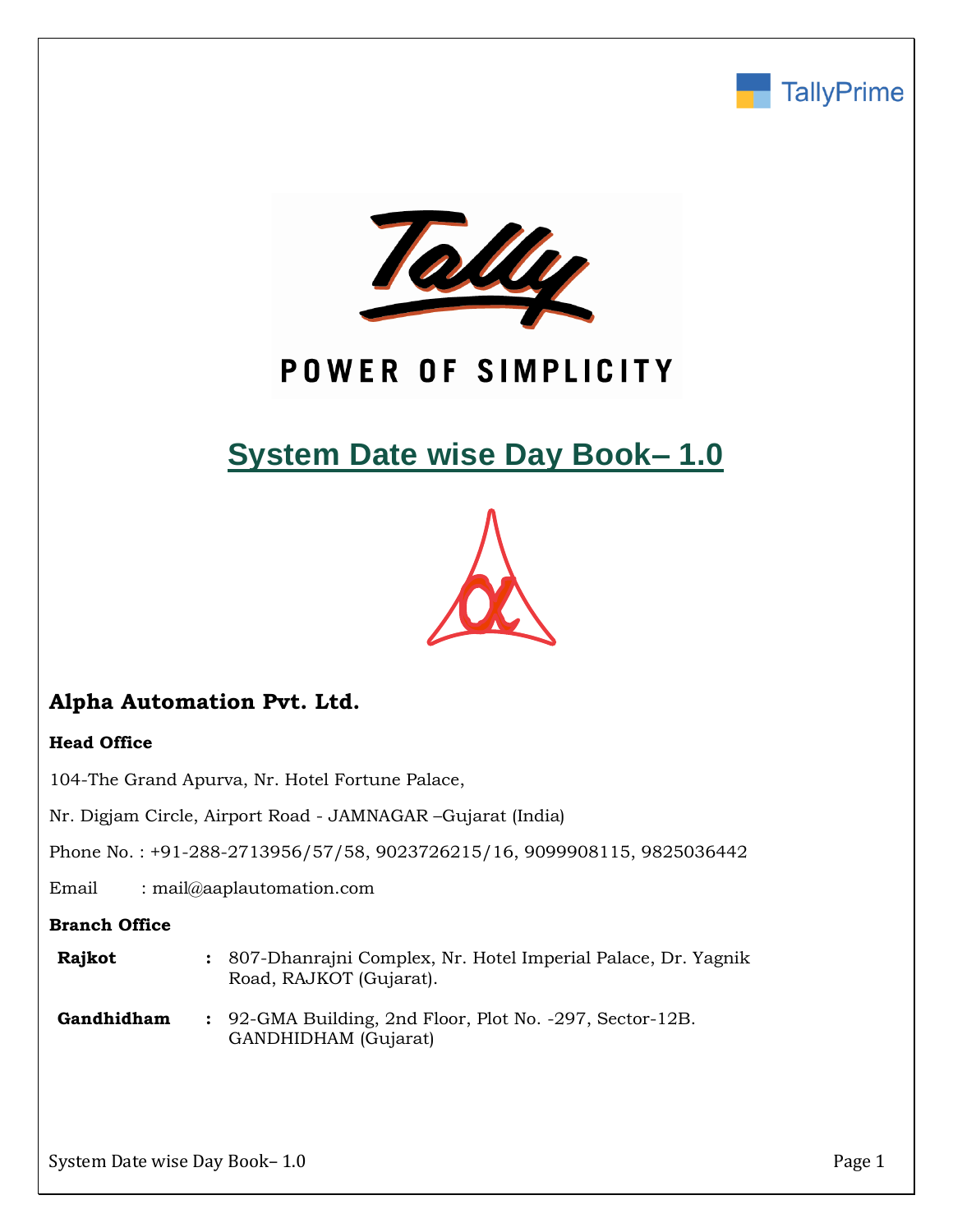

© 2020 Alpha Automation Pvt. Ltd. All rights reserved.

Tally, Tally 9, Tally9, Tally.ERP, Tally.ERP 9, Shoper, Shoper 9, Shoper POS, Shoper HO, Shoper 9 POS, Shoper 9 HO, TallyDeveloper, Tally.Server 9, Tally Developer, Tally. Developer 9, Tally.NET, Tally Development Environment, TallyPrime, TallyPrimeDeveloper, TallyPrime Server, Tally Extender, Tally Integrator, Tally Integrated Network, Tally Service Partner, TallyAcademy & Power of Simplicity are either registered trademarks or trademarks of Tally Solutions Pvt. Ltd. in India and/or other countries. All other trademarks are properties of their respective owners.

Version: Alpha Automation Pvt. Ltd. / System Date wise Day Book/1.0/ Nov-2020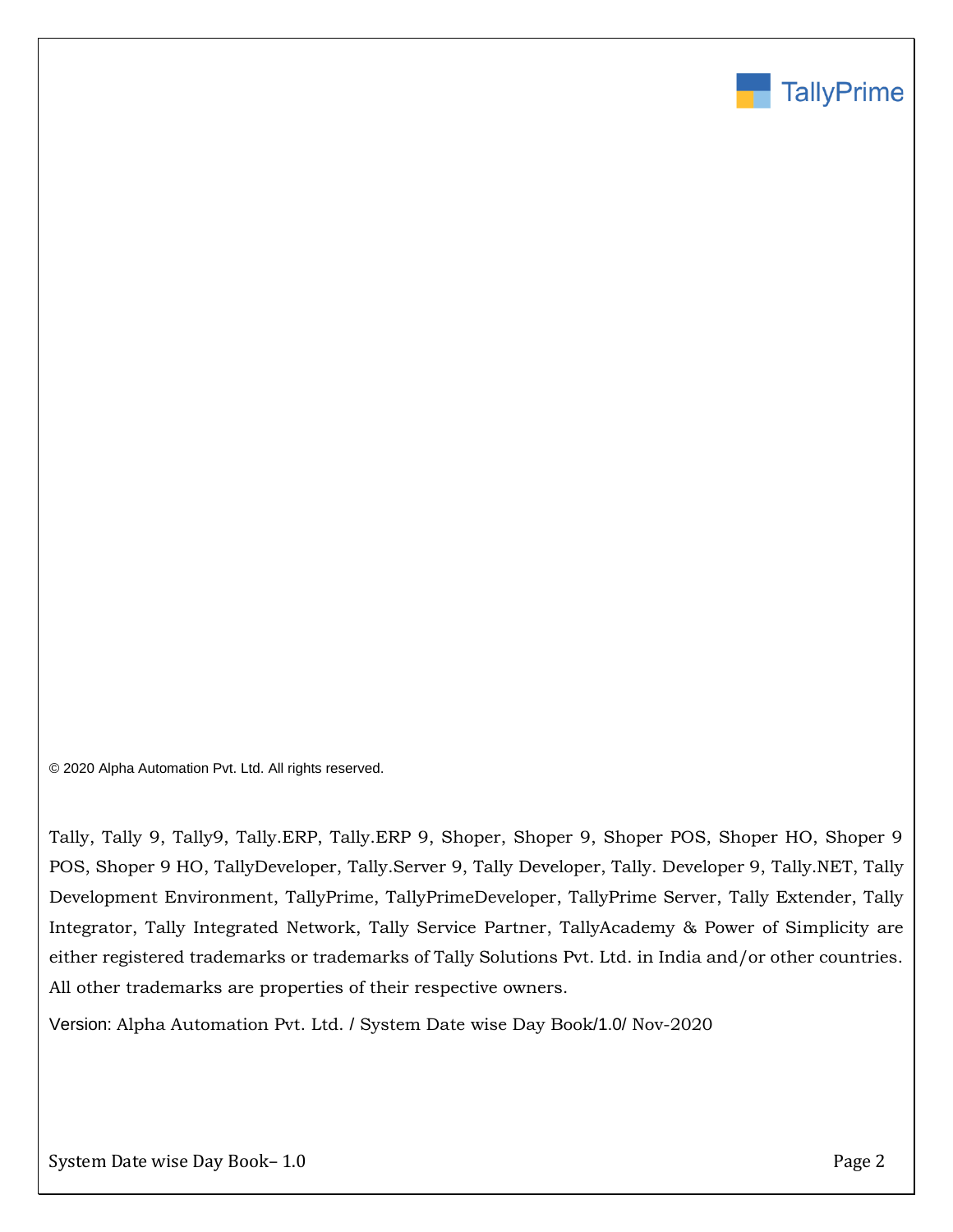

# **System Date wise Day Book– 1.0**

## **Introduction**

• This Add-on helps you to View Day Book Report as on System Date. It Shows all vouchers where are created or Altered between the Selected Date and not based on Voucher Date.

### **Benefits**

• It helps the user to find out how many new entries have been created or altered in a given period.

### **What's New?**

• Compatible with Tally Prime

#### **Important!**

Take back up of your company data before activating the Add-on.

Once you try/purchase an Add-on, follow the steps below to configure the Add-on and use it.

#### **Installation**

- 1. Copy the TCP file in TallyPrime Folder.
- 2. Gateway of Tally  $\rightarrow$  F1 (Help) $\rightarrow$  TDL & Add-on  $\rightarrow$  F4 (Manage Local TDL)  $\rightarrow$  Select Yes in Load TDL on Startup and give the file name of TCP File. After pressing the Enter Key will show TDL Status which should be as Loaded.

#### **System requirements:**

No additional hardware / software infrastructure is required for executing and operation this applications module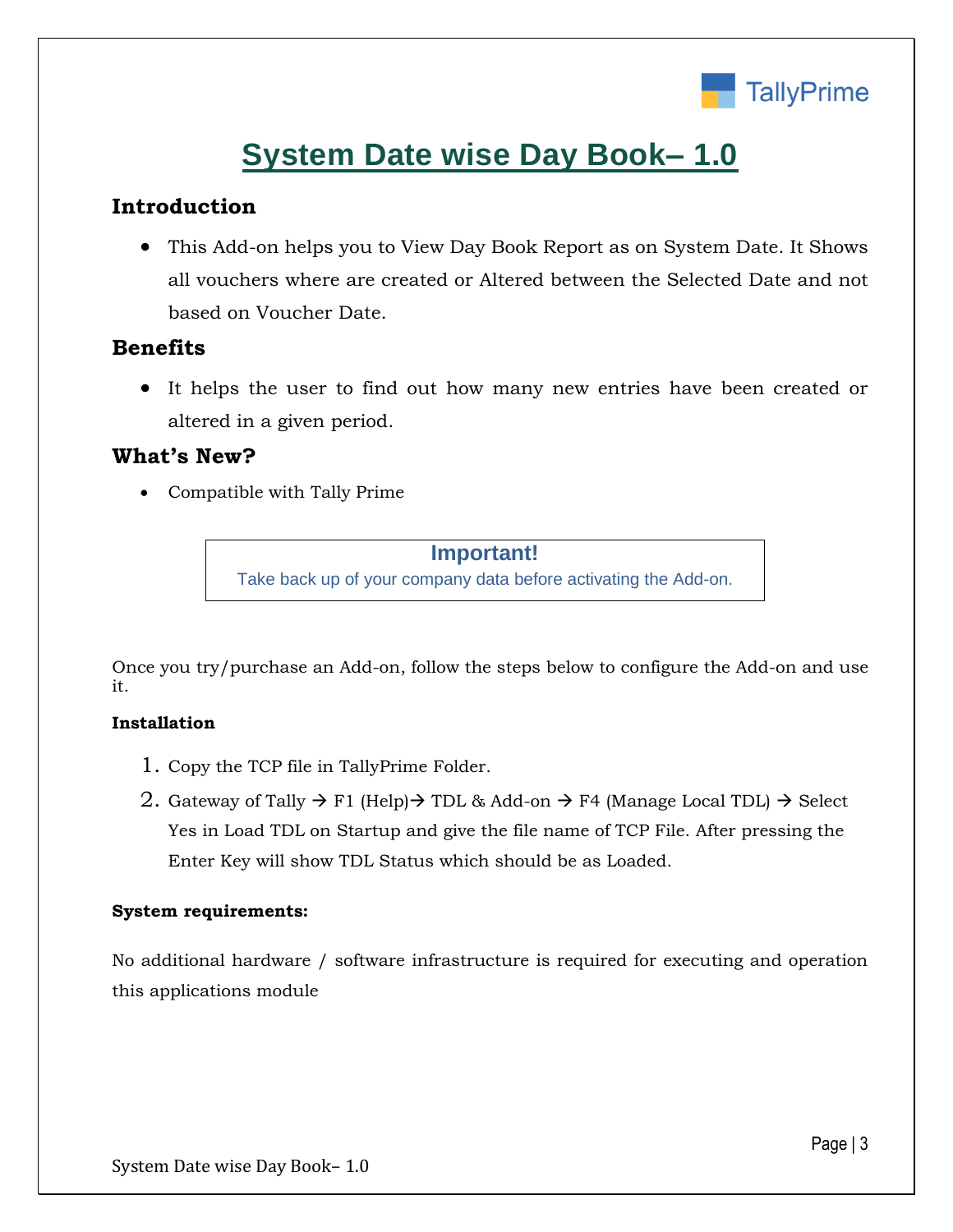

#### **1. Activate the Add-on.**

#### *For TallyPrime Release 1.0*

Go to **Gateway of Tally** → **F1: Help** → **TDL & Add-On** → **F6: Add-On Features**. Alternatively, you may press **CTRL + ALT + T** from any menu to open TDL Management report and then press **F6: Add-On Features**

Set "**Yes**" to the option **"Enable System Date Wise Daybook?"**

| <b>Add-On Features</b>                |          |
|---------------------------------------|----------|
| Enable System Date Wise Daybook ? Yes |          |
|                                       |          |
|                                       |          |
|                                       |          |
|                                       |          |
|                                       |          |
|                                       |          |
|                                       |          |
|                                       |          |
|                                       |          |
|                                       | Accept ? |
|                                       |          |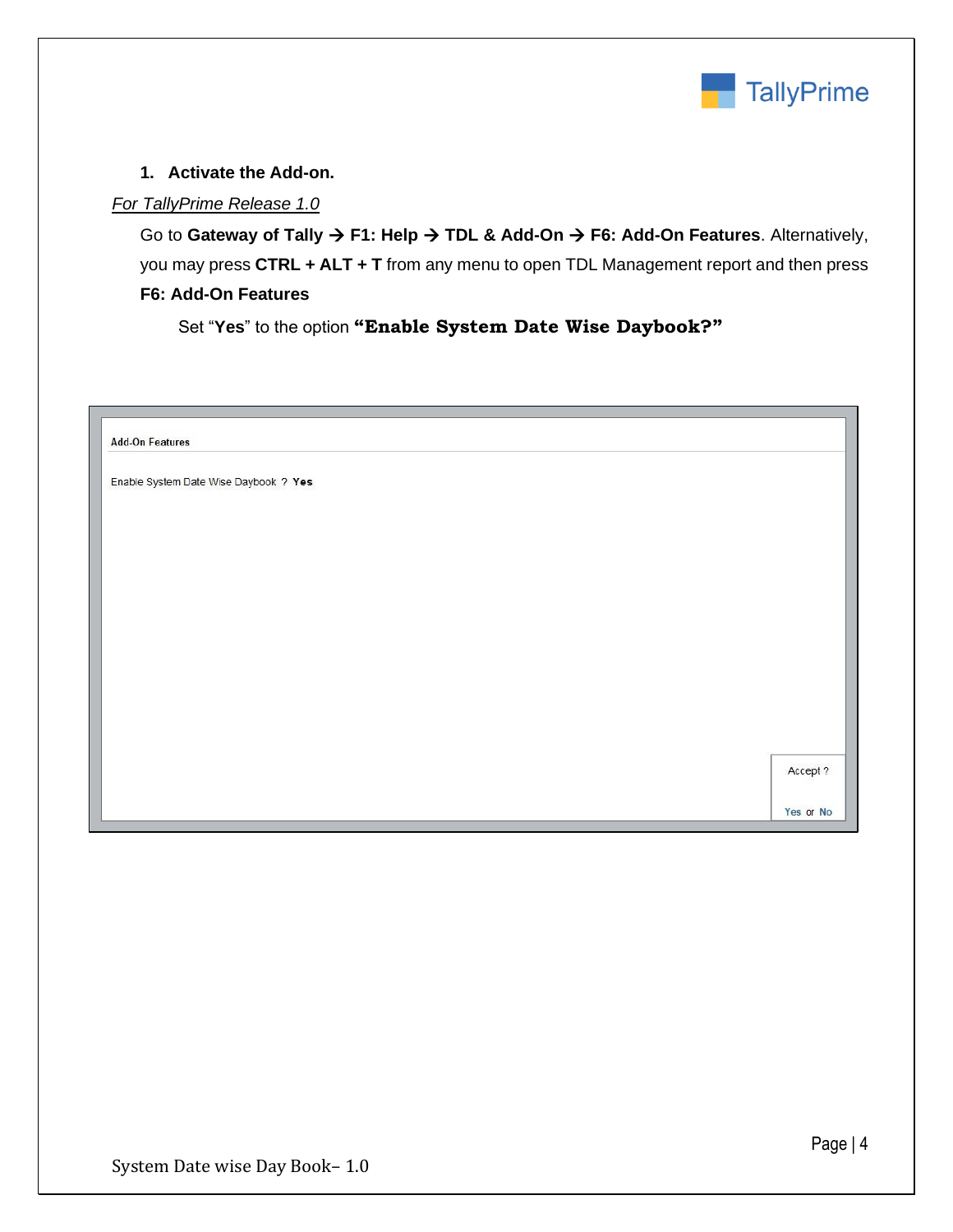

#### **Detailed User Guide:**

# **1. Go to Gateway of Tally → Vouchers → Prepare Any Voucher.**

| <b>Accounting Voucher Alteration</b>                              | <b>Webmine Solutions</b>                                                             | × F2:Date                                        |
|-------------------------------------------------------------------|--------------------------------------------------------------------------------------|--------------------------------------------------|
| No. 45<br><b>Sales</b>                                            |                                                                                      | $1.0ct-20$<br>F3: Company                        |
| Reference No                                                      | Date<br>$\hat{\cdot}$                                                                | Thursday                                         |
| Party A/c name<br>: Allec Enterprice                              | Price Level<br>$\mathcal{L}_{\mathcal{L}}$<br>Voucher Date                           |                                                  |
| Current balance<br>9,92,426.73 Dr<br>Sales ledger<br><b>Sales</b> |                                                                                      | F4: Contra                                       |
| 14,36,224.91 Cr<br>Current balance                                |                                                                                      | F5: Payment                                      |
| Name of Item                                                      | Quantity<br>Rate per Disc %                                                          | Amount F6: Receipt                               |
| <b>Brass-Pin</b>                                                  | 5 Nos 10,000.00 Nos                                                                  | F7: Journal<br>50,000.00                         |
|                                                                   | $(1$ kgs)                                                                            | F8: Sales                                        |
|                                                                   |                                                                                      | F9: Purchase                                     |
| <b>CGST</b><br><b>SGST</b>                                        |                                                                                      | 4,500.00<br>F10: Other Vouchers<br>4,500.00      |
|                                                                   |                                                                                      | E: Autofill                                      |
|                                                                   |                                                                                      | H: Change Mode                                   |
|                                                                   |                                                                                      | I: More Details                                  |
|                                                                   |                                                                                      |                                                  |
|                                                                   |                                                                                      | L: Optional                                      |
|                                                                   |                                                                                      | T: Post-Dated                                    |
|                                                                   |                                                                                      |                                                  |
|                                                                   |                                                                                      |                                                  |
|                                                                   |                                                                                      |                                                  |
|                                                                   |                                                                                      |                                                  |
|                                                                   |                                                                                      |                                                  |
|                                                                   |                                                                                      |                                                  |
|                                                                   |                                                                                      |                                                  |
|                                                                   |                                                                                      |                                                  |
| Provide GST/e-Way Bill details: No                                |                                                                                      |                                                  |
| Narration:                                                        | 5 Nos                                                                                | 59,000.00 System Date                            |
|                                                                   |                                                                                      | Configure                                        |
| $O$ Type here to search<br>E                                      | 自日全開開日19日<br>$\bullet$<br>$\mathcal{Q}$<br>ø<br>$\rightarrow$<br>$\blacksquare$<br>W | 05:14 PM<br>28-11-2020<br>∧ 口 4 <sub>×</sub> ENG |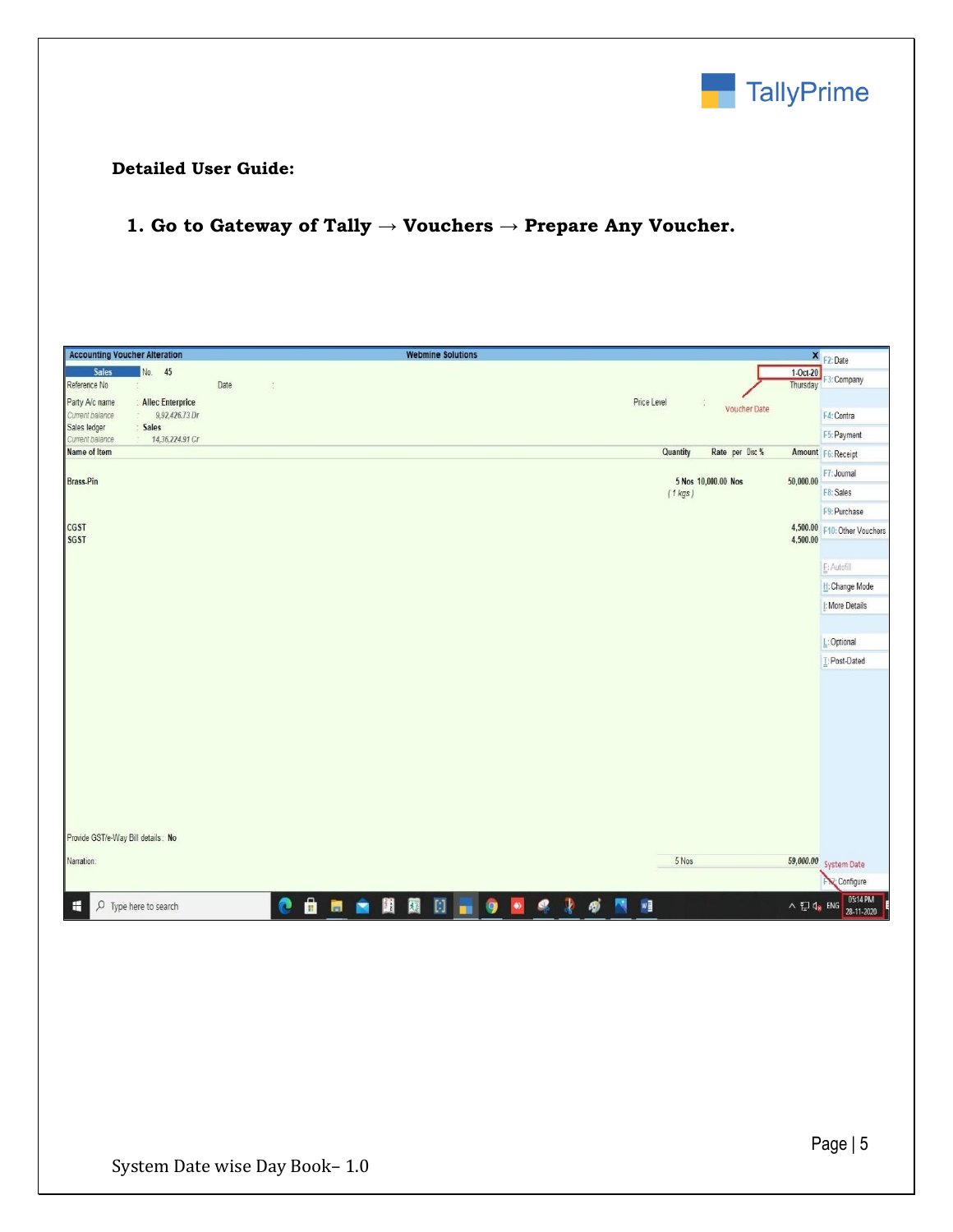

### **2. Go to Gateway of Tally →Display More Reports → System Date Wise Day Book.**

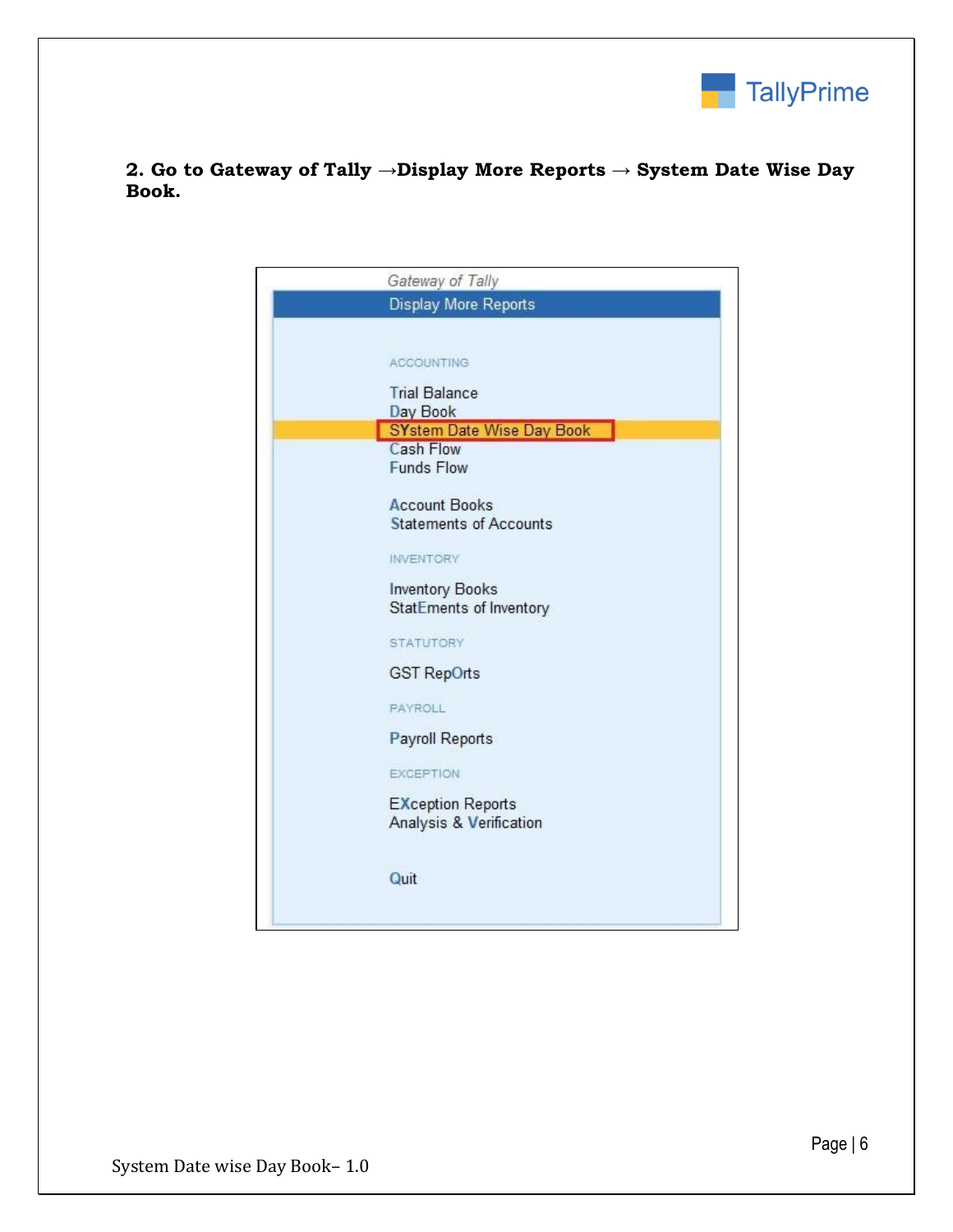

### **3. System Date Wise Daybook Report is Shown Below. This Report is Only Shown System Date wise Entry.**

|                           | <b>System Date Wise Day Book</b>                                                |                            | <b>Webmine Solutions</b> |       |                       |           |                          | $\pmb{\times}$           |                                             |
|---------------------------|---------------------------------------------------------------------------------|----------------------------|--------------------------|-------|-----------------------|-----------|--------------------------|--------------------------|---------------------------------------------|
|                           | System Date Wise Day Book                                                       |                            |                          |       | 1-Apr-19 to 15-Nov-20 | F2:Date   |                          |                          |                                             |
|                           |                                                                                 |                            |                          |       |                       |           |                          |                          | F3: Company                                 |
| Date                      | Particulars                                                                     |                            |                          |       | Vch Type              | Vch No.   |                          | Inwards Qty Outwards Qty | Debit Amount Credit Amount F4: Voucher Type |
|                           |                                                                                 |                            |                          |       | <b>Sales</b>          | 45        |                          |                          |                                             |
| 1-Oct-20 Allec Enterprice | 10-Oct-20 Alpha Automation Pvt. Ltd.                                            |                            |                          |       | <b>Sales</b>          | 46        | 59,000.00<br>2,52,000.00 |                          | F <sub>5</sub>                              |
|                           | 12-Oct-20 Maruti Infotech<br>1-Nov-20 Ram Infotech<br>15-Nov-20 Deep Enterprise |                            |                          |       | <b>Sales</b><br>Sales | 47<br>48  | 22,400.00<br>22,400.00   |                          | F <sub>6</sub>                              |
|                           |                                                                                 |                            |                          | Sales | 49                    | 11,200.00 |                          | F7: Show Profit          |                                             |
|                           |                                                                                 |                            |                          |       |                       |           |                          |                          | F8: Columnar                                |
|                           |                                                                                 |                            |                          |       |                       |           |                          |                          | $\mathbb{F}9$                               |
|                           |                                                                                 |                            |                          |       |                       |           |                          |                          | F10                                         |
|                           |                                                                                 |                            |                          |       |                       |           |                          |                          |                                             |
|                           |                                                                                 |                            |                          |       |                       |           |                          |                          | <b>B:</b> Basis of Values                   |
|                           |                                                                                 |                            |                          |       |                       |           |                          |                          | H: Change View                              |
|                           |                                                                                 |                            |                          |       |                       |           |                          |                          | <b>J:</b> Exception Reports                 |
|                           |                                                                                 |                            |                          |       |                       |           |                          |                          |                                             |
|                           |                                                                                 |                            |                          |       |                       |           |                          |                          |                                             |
|                           |                                                                                 |                            |                          |       |                       |           |                          |                          |                                             |
|                           |                                                                                 |                            |                          |       |                       |           |                          |                          |                                             |
|                           |                                                                                 |                            |                          |       |                       |           |                          |                          |                                             |
|                           |                                                                                 |                            |                          |       |                       |           |                          |                          |                                             |
|                           |                                                                                 |                            |                          |       |                       |           |                          |                          |                                             |
|                           |                                                                                 |                            |                          |       |                       |           |                          |                          |                                             |
|                           |                                                                                 |                            |                          |       |                       |           |                          |                          |                                             |
|                           |                                                                                 |                            |                          |       |                       |           |                          |                          |                                             |
|                           |                                                                                 |                            |                          |       |                       |           |                          |                          |                                             |
|                           |                                                                                 |                            |                          |       |                       |           |                          |                          |                                             |
|                           |                                                                                 |                            |                          |       |                       |           |                          |                          |                                             |
|                           |                                                                                 |                            |                          |       |                       |           |                          |                          |                                             |
|                           |                                                                                 |                            |                          |       |                       |           |                          |                          | F12: Configure                              |
| H                         | $\mathcal{P}$ Type here to search                                               | <b>C 自由合用图 2 - 9 - 4 2</b> |                          |       | ø<br>W<br>譻           |           |                          | ∧ 口 q <sub>s</sub> ENG   | 05:46 PM<br>Ŗ<br>28-11-2020                 |
|                           |                                                                                 |                            |                          |       |                       |           |                          |                          |                                             |
|                           |                                                                                 |                            |                          |       |                       |           |                          |                          |                                             |
|                           |                                                                                 |                            |                          |       |                       |           |                          |                          |                                             |
|                           |                                                                                 |                            |                          |       |                       |           |                          |                          |                                             |
|                           |                                                                                 |                            |                          |       |                       |           |                          |                          |                                             |
|                           |                                                                                 |                            |                          |       |                       |           |                          |                          |                                             |
|                           |                                                                                 |                            |                          |       |                       |           |                          |                          |                                             |
|                           |                                                                                 |                            |                          |       |                       |           |                          |                          |                                             |
|                           |                                                                                 |                            |                          |       |                       |           |                          |                          |                                             |
|                           |                                                                                 |                            |                          |       |                       |           |                          |                          |                                             |
|                           |                                                                                 |                            |                          |       |                       |           |                          |                          |                                             |
|                           |                                                                                 |                            |                          |       |                       |           |                          |                          |                                             |
|                           |                                                                                 |                            |                          |       |                       |           |                          |                          |                                             |
|                           |                                                                                 |                            |                          |       |                       |           |                          |                          |                                             |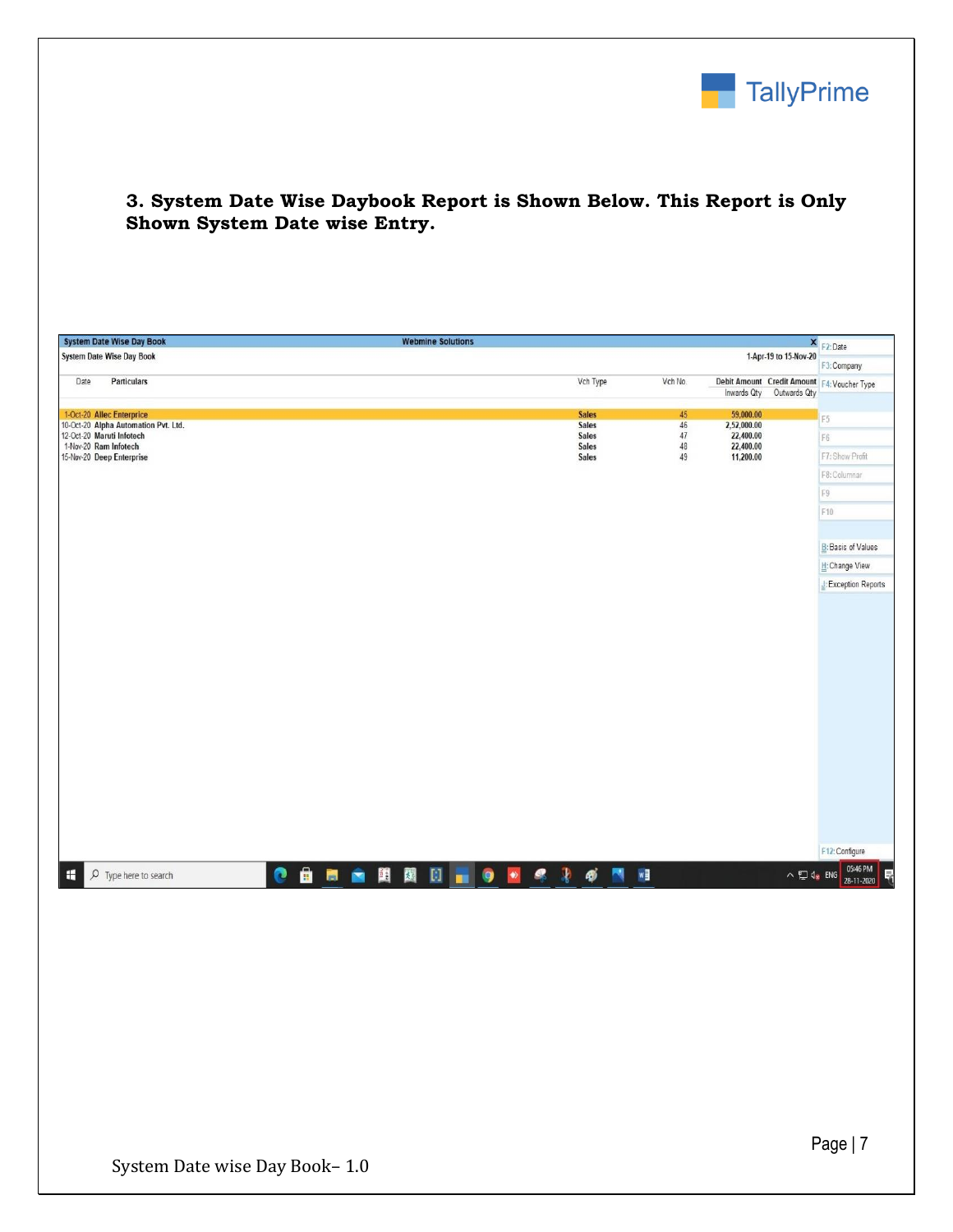

# **4. Users Can Show Enter/ Alter By Users**

| System Date Wise Day Book                             | <b>Webmine Solutions</b> |              |         |             |                           | × F2:Date                                        |
|-------------------------------------------------------|--------------------------|--------------|---------|-------------|---------------------------|--------------------------------------------------|
| System Date Wise Day Book                             |                          |              |         |             | 1-Apr-19 to 15-Nov-20     | F3: Company                                      |
| Particulars<br>Date                                   |                          | Vch Type     | Vch No. |             | Inwards Qty  Outwards Qty | Debit Amount Credit Amount F4: Voucher Type      |
| 1-Oct-20 Allec Enterprice                             |                          | <b>Sales</b> | 45      | 59,000.00   |                           |                                                  |
| Entered By: a                                         |                          |              |         |             |                           | F <sub>5</sub>                                   |
| 10-Oct-20 Alpha Automation Pvt. Ltd.<br>Entered By: a |                          | Sales        | $46\,$  | 2,52,000.00 |                           | F6                                               |
| 12-Oct-20 Maruti Infotech                             |                          | Sales        | $47\,$  | 22,400.00   |                           | F7: Show Profit                                  |
| Entered By: a<br>1-Nov-20 Ram Infotech                |                          | Sales        | $48\,$  | 22,400.00   |                           | F8: Columnar                                     |
| Entered By: a                                         |                          |              |         |             |                           | F9                                               |
| 15-Nov-20 Deep Enterprise<br>Entered By: a            |                          | Sales        | 49      | 11,200.00   |                           | F10                                              |
|                                                       |                          |              |         |             |                           |                                                  |
|                                                       |                          |              |         |             |                           | <b>B:</b> Basis of Values                        |
|                                                       |                          |              |         |             |                           | H: Change View                                   |
|                                                       |                          |              |         |             |                           | J: Exception Reports                             |
|                                                       |                          |              |         |             |                           |                                                  |
|                                                       |                          |              |         |             |                           |                                                  |
|                                                       |                          |              |         |             |                           |                                                  |
|                                                       |                          |              |         |             |                           |                                                  |
|                                                       |                          |              |         |             |                           |                                                  |
|                                                       |                          |              |         |             |                           |                                                  |
|                                                       |                          |              |         |             |                           |                                                  |
|                                                       |                          |              |         |             |                           |                                                  |
|                                                       |                          |              |         |             |                           |                                                  |
|                                                       |                          |              |         |             |                           |                                                  |
|                                                       |                          |              |         |             |                           |                                                  |
|                                                       |                          |              |         |             |                           |                                                  |
|                                                       |                          |              |         |             |                           |                                                  |
|                                                       |                          |              |         |             |                           |                                                  |
|                                                       |                          |              |         |             |                           | F12: Configure                                   |
| $\rho$ Type here to search<br>H                       | ● 自由全国国日 ■ 9 ■ 冬 2 が 四 日 |              |         |             |                           | △ □ 4× ENG $\frac{05:47 \text{ PM}}{28-11-2020}$ |
|                                                       |                          |              |         |             |                           |                                                  |
|                                                       |                          |              |         |             |                           |                                                  |
|                                                       |                          |              |         |             |                           |                                                  |
|                                                       |                          |              |         |             |                           |                                                  |
|                                                       |                          |              |         |             |                           |                                                  |
|                                                       |                          |              |         |             |                           |                                                  |
|                                                       |                          |              |         |             |                           |                                                  |
|                                                       |                          |              |         |             |                           |                                                  |
|                                                       |                          |              |         |             |                           |                                                  |
|                                                       |                          |              |         |             |                           |                                                  |
|                                                       |                          |              |         |             |                           |                                                  |
|                                                       |                          |              |         |             |                           |                                                  |
|                                                       |                          |              |         |             |                           |                                                  |
|                                                       |                          |              |         |             |                           |                                                  |
|                                                       |                          |              |         |             |                           |                                                  |
|                                                       |                          |              |         |             |                           |                                                  |
|                                                       |                          |              |         |             |                           |                                                  |
|                                                       |                          |              |         |             |                           |                                                  |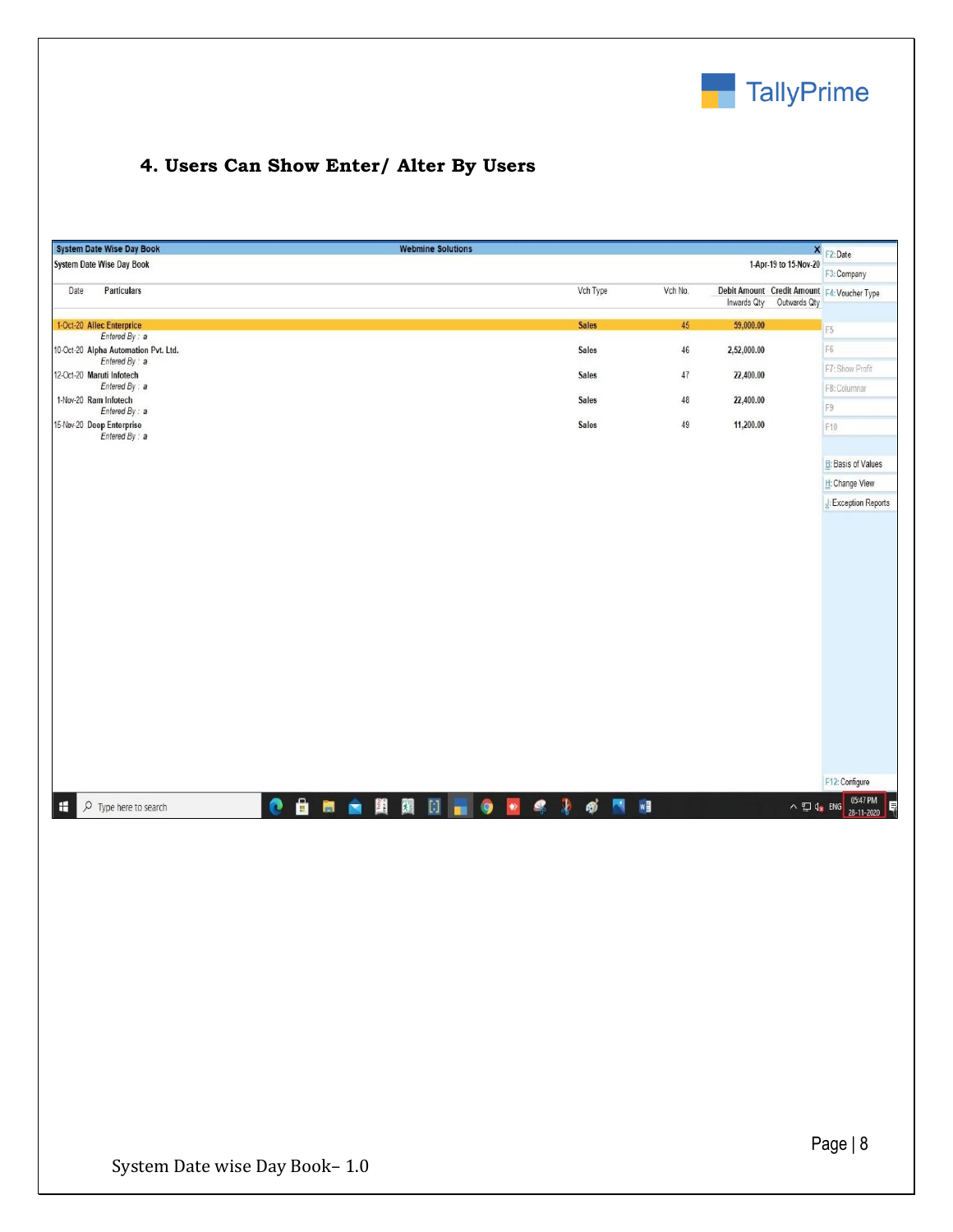

# **FAQ**

#### **Which version/release of TallyPrime does the add-on support?**

This add-on will work only from Tally Prime Release 1.0 onwards.

#### **How will I get support for this add-on?**

For any functional support requirements please do write to us on mail@aaplautomation.com or call us at +91-288-2713956/57/58, +91-9023726215/16, 9099908115, 9825036442.

## **If I need some enhancements / changes to be incorporated for the add-on, whom should I contact?**

Please to write to us on mail@aaplautomation.com with your additional requirements and we will revert to you in 24 hours.

#### **Will new features added be available to us?**

We offer one year availability of all support and new features free of cost. After one year, nominal subscription cost will be applicable to you to continue to get free support and updates.

#### **What will happen after one year?**

There is no fixed annual charge to be payable mandatory. However if any changes are required in our Add-On to make compatible with New Release of TallyPrime then the modification Charges will be applied.

#### **I am using a multi-site. Can I use the same Add-on for all the sites?**

No, one Add-on will work only for 1 site. You need to purchase again if you want to use the same Add-on for more sites.

#### **TDL Management screen shows errors with the Add-on. What do I do?**

Check whether the error is because of the Add-on or because of clashes between 2 TDLs (An add-on is also a TDL). In case of clashes, disable one or more TDLs and check which TDL has the error. If the Add-on has a problem, you can report it to us.